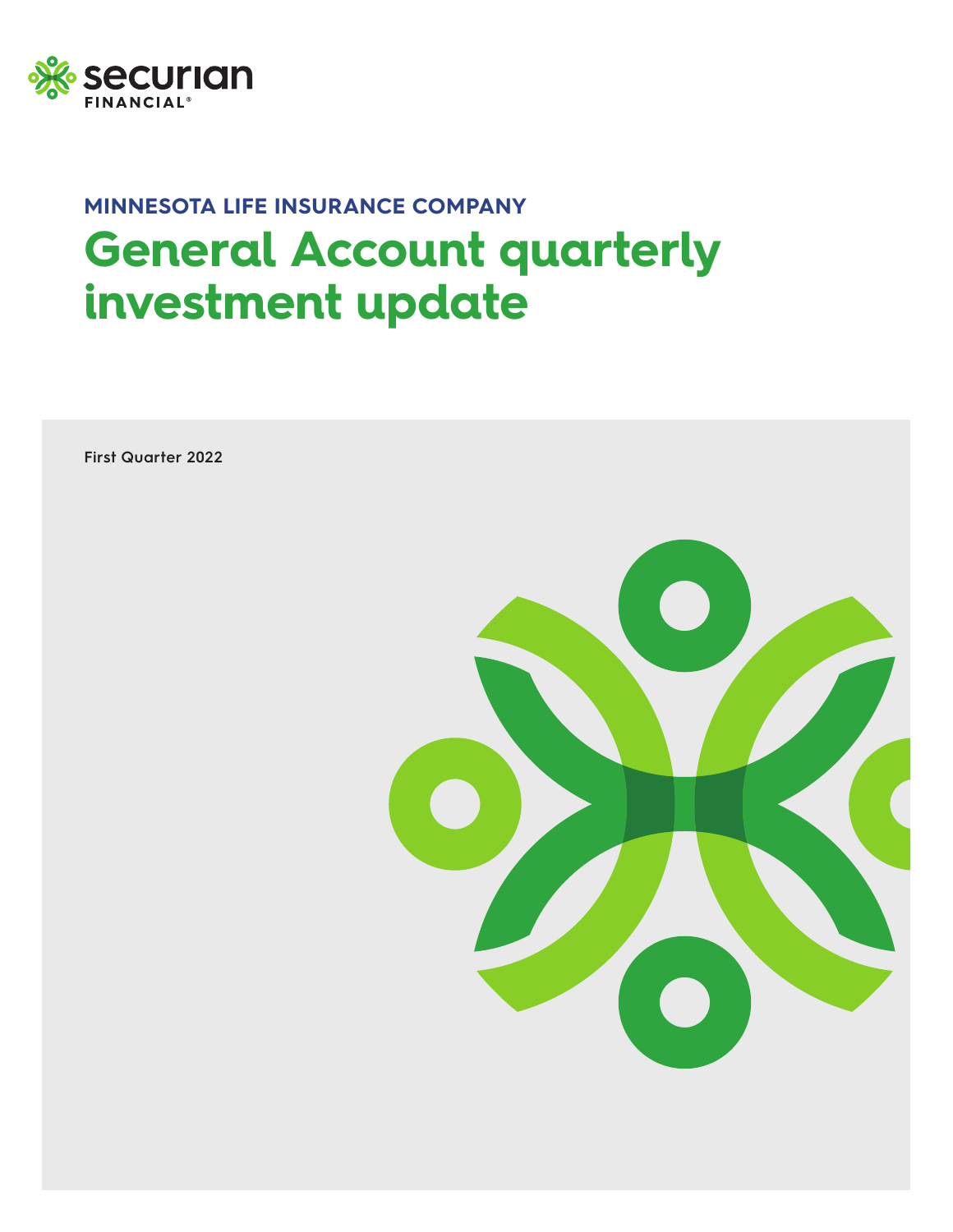# **A long-term commitment to our clients**

Securian Financial Group, Inc. is the holding company parent of a group of companies that provide a broad range of financial services, including Minnesota Life Insurance Company.

As a mutual holding company, Securian Financial's structure supports a long-term approach and allows an unrelenting focus on quality. Our asset quality and capital strength help give us the financial strength to weather economic challenges and market volatility.

### **Minnesota Life General Account investments**

The assets in the Minnesota Life General Account support our general operations, insurance claim payments and the interest and principal guarantees of our products. These guarantees are based on the financial strength and claims-paying ability of Minnesota Life Insurance Company. The General Account is not a mutual fund or a separate account,<sup>1</sup> therefore, it doesn't have a unit value that fluctuates daily with investment markets.

#### **Investment approach**

- **•** Our approach is consistent with our risk management goals and philosophy
- **•** Our portfolio combines a long-term market perspective with a balance between risk and reward
- **•** Our General Account investment strategy focuses on quality, diversification, and competitive return. We build our portfolio using a tactical approach.
- **•** We utilize a disciplined and relative value decision framework, asset-by-asset
- **•** We are strongly positioned with respect to liquidity, both within the portfolio and in other sources
- **•** We focus on credits that are driven by transparent fundamentals

# **Ratings**

Insurance companies are rated for financial strength and claims-paying ability, and they maintain financial strength by managing and investing assets. These assets support company operations and the terms and conditions of insurers' products.

Minnesota Life Insurance Company, a Securian Financial subsidiary, receives high ratings from independent rating agencies that analyze the financial soundness and claims-paying ability of insurance companies.

#### **A.M. Best: A+ (Superior),**

second highest of 16 ratings, with a stable outlook

**Fitch: AA (Very Strong),** third highest of 19 ratings, with a stable outlook

**Moody's: Aa3 (Excellent),** fourth highest of 21 ratings, with a stable outlook

**Standard & Poor's: AA- (Very Strong),**  fourth highest of 21 ratings, with a stable outlook

#### **Asset management principles**

**Strength.** Relative financial strength in our industry is assessed by the rating agencies. Our consistently high ratings from independent rating agencies reflect our stability, integrity, and our long-term focus and commitment to maintaining a strong balance sheet. For more about our ratings, visit **[securian.com/ratings](https://www.securian.com/about-us/ratings.html)**.

**Asset quality.** We keep an unrelenting focus on maintaining the quality of our assets.

**Reputation.** We manage our businesses in a way that maintains our excellent reputation and focuses on what is in the best long-term interest of our clients and owners.

**Credibility.** We avoid surprises that would undermine our credibility with clients, rating agencies, regulators and the public.

**Balance.** We do not intend to sacrifice our financial and business fundamentals in pursuit of growth.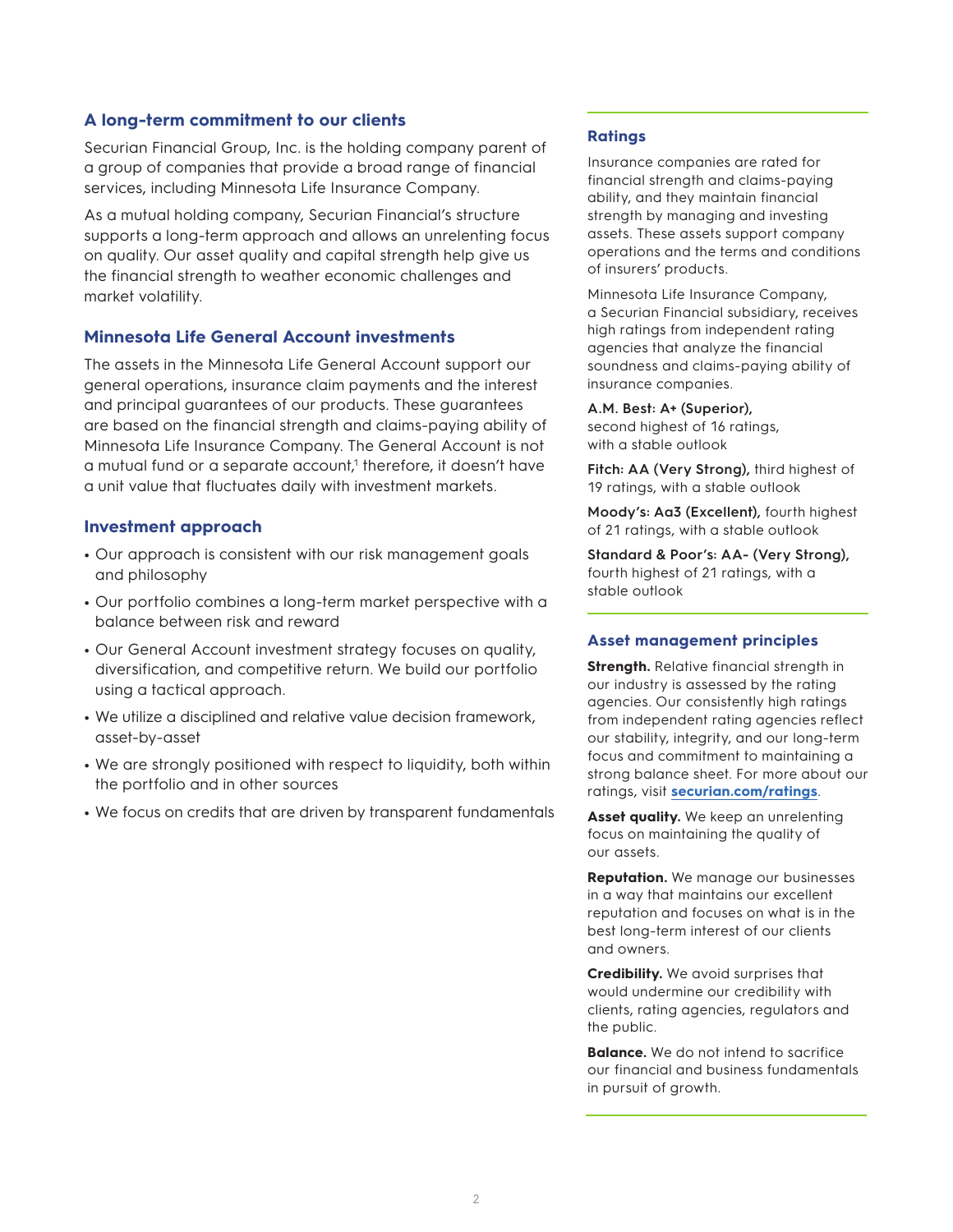# **Diverse General Account portfolio**

- **•** Our assets are well diversified among asset classes and corporate bond sectors.
- **•** Our top ten corporate credit exposures represent about three percent of the total General Account investment portfolio.
- **•** Our commercial loan portfolio is diversified by regions of the country and by property type.
- **•** Our overall volume of investment activity remained robust during Q1. Yields climbed higher during Q1, with both treasury yields increasing and spreads widening.
- **•** More recently, we have steered a bit more towards BBBs as we are getting compensated for taking risk again. We remain fully invested.

# **CORPORATE BOND PORTFOLIO**



# **High-quality assets**

- **•** We continue to monitor our portfolio and look for opportunities to reduce portfolio risk when appropriate.
- **•** Q1 performance was in line. The combined bond/mortgage portfolio showed a Q1 return slightly ahead of the Composite Blended Index.
- **•** Our corporate watch and surveillance lists remain a relatively small percent of our total invested assets (0.1% and 0.8%, respectively).
- **•** There were no delinquent loans or defaults in the portfolio as of March 31, 2022.
- **•** The weighted average loan-to-value is 40 percent. Ninety-eight percent of our commercial loans have a loan-to-value ratio of less than 60 percent, a demonstration of the conservative approach that has guided loan underwriting.
- **•** Nearly 100 percent of our commercial mortgage-backed securities are given the highest rating by the National Association of Insurance Commissioners.
- **•** Approximately 97 percent of our residential mortgage-backed securities are government guaranteed.

| <b>Investment profile</b>                                               | \$ Billion | Percent        |
|-------------------------------------------------------------------------|------------|----------------|
| Corporate                                                               | 16.8       | 53             |
| Commercial mortgage<br>loans                                            | 4.9        | 15             |
| Commercial mortgage-<br>backed securities                               | 2.1        | 7              |
| Residential mortgage-<br>backed securities                              | 1.9        | 6              |
| Equities (public, private<br>and preferred)                             | 1.7        | 5              |
| Cash, cash equivalents,<br>short term and<br>miscellaneous <sup>2</sup> | 1.1        | 4              |
| Asset-backed<br>securities                                              | 0.8        | 3              |
| Municipals/other<br>government agencies                                 | 0.7        | 2              |
| Contract loans                                                          | 0.7        | $\overline{2}$ |
| Investment in<br>subsidiaries/affiliates                                | 0.7        | $\mathfrak{p}$ |
| $U.S.$ Government <sup>3</sup>                                          | 0.3        | 1              |
| <b>Total invested assets</b>                                            | 31.7       | 100            |

# **BOND QUALITY4**



<sup>96</sup> percent of our bond portfolio consists of Investment-grade securities.